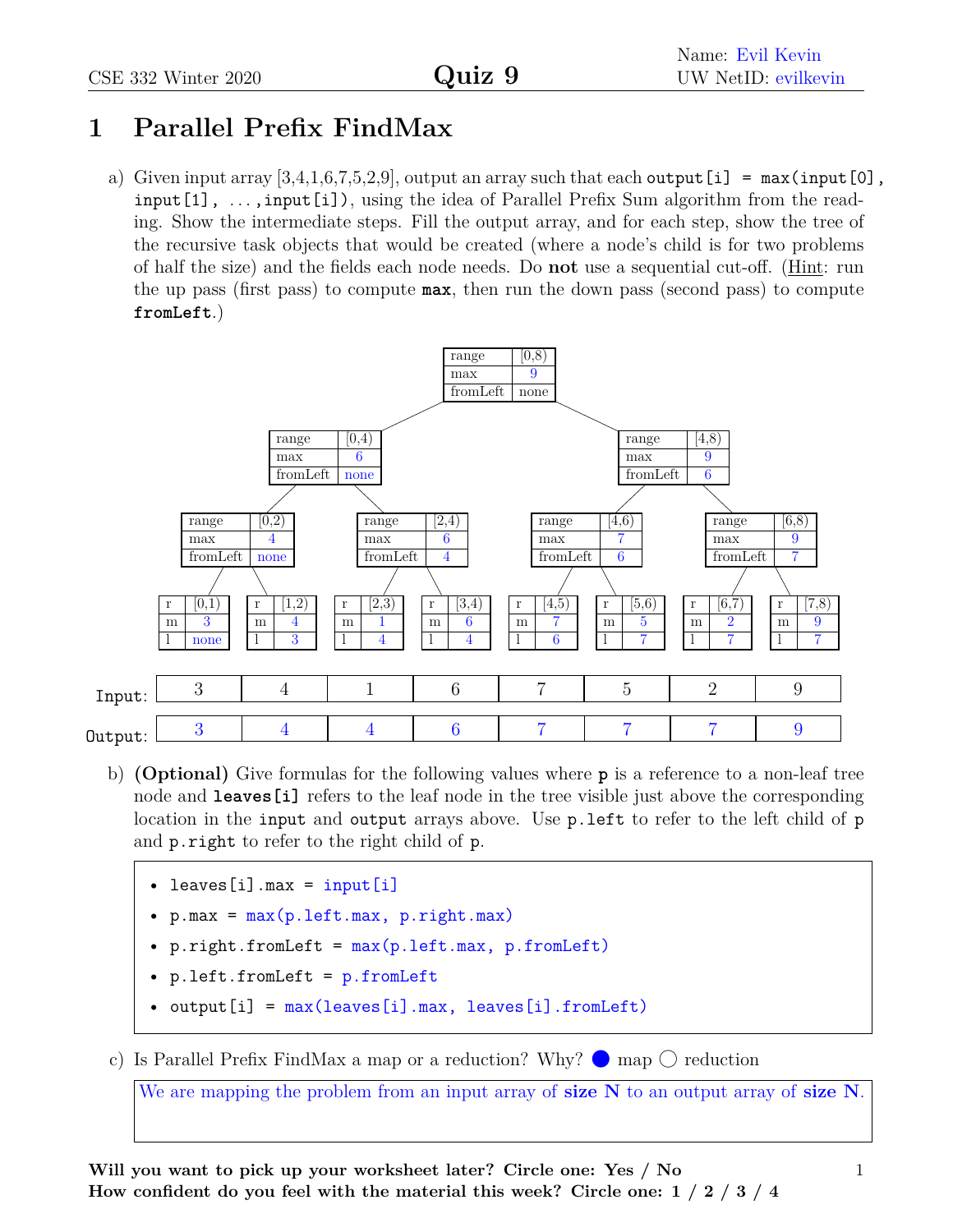## **2 Parallel Algorithm Analysis**

## Work and Span

- **Work**  $(T_1)$ : how long it takes to run on **one** processor.
- **Span**  $(T_\infty)$ : how long it takes to run on an **unlimited** number of processors.

Terms for performances

- **Speed-up** on *P* processors  $(T_1/T_P)$ : how much faster the algorithm runs given the extra processors.
- **Perfect Linear Speed-up**: occurs when  $\frac{T_1}{T_P} = P$ ; speed-up is *P* as we vary *P*.
- **Parallelism**  $(T_1/T_\infty)$ : maximum possible speed-up.

Amdahl's law

• Suppose we have an algorithm with *S* portion of sequential work and (1 − *S*) portion of parallel work with perfect linear speed-up.

• Speed-up: 
$$
\frac{T_1}{T_P} = \frac{1}{S + \frac{(1-S)}{P}}
$$

• Parallelism: 
$$
\frac{T_1}{T_{\infty}} = \frac{1}{S}
$$

- a) Choose an algorithm that its **best-case span** can be represented by the following recurrence:  $T(N) = T\left(\frac{N}{2}\right)$ 2  $+ c_1 N + c_0.$ 
	- $\bigcirc$  Quicksort (Sequential sort & Sequential partition)
	- $\bigcirc$  Quicksort (Sequential sort & Parallel partition)
	- Quicksort (Parallel sort & Sequential partition)
	- $\bigcirc$  Quicksort (Parallel sort & Parallel partition)
- b) What are the **recurrences representing the worst-case span** of the following algorithms? Given, from the reading, that **the worst-case parallel merge span** is in  $\Theta(log^2 N)$ .

2

2

 $\sqrt{\frac{N}{N}}$ 2

 $\sqrt{\Delta}$ 2

 $+ c_1 N + c_0$ 

 $+ c_1 N + c_0$ 

 $+ c_1 log^2 N + c_0$ 

 $+ c_1 log^2 N + c_0$ 

Mergesort (Sequential sort & Sequential merge)  $T(N) = 2T(\frac{N}{2})$ Mergesort (Sequential sort & Parallel merge)  $T(N) = 2T(\frac{N}{2})$ Mergesort (Parallel sort & Sequential merge) Mergesort (Parallel sort & Parallel merge)

c) **(Optional)** What *fraction of a program must be parallelizable* in order to get 10x speedup on 30 processors?